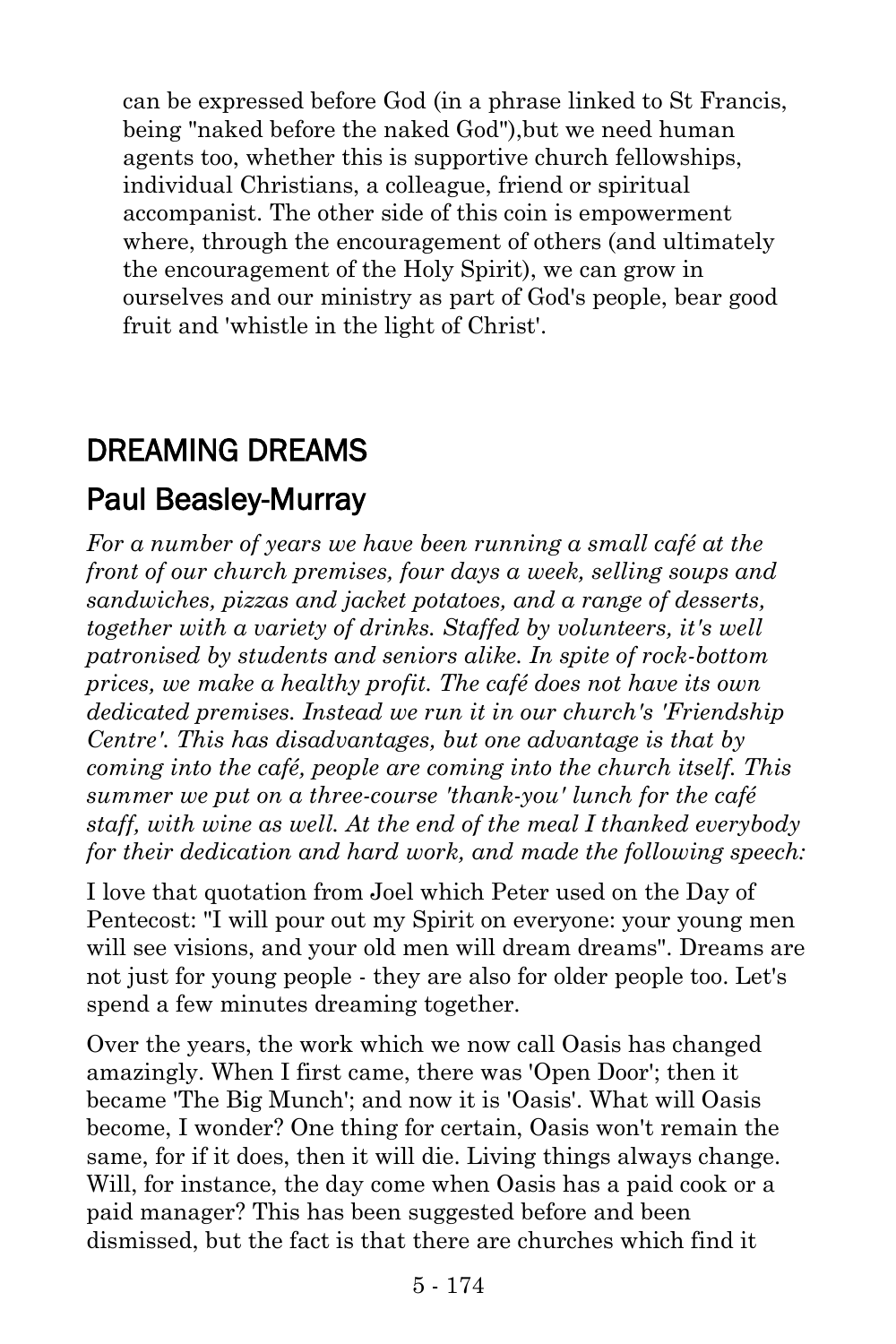useful to go this way. The other week I was at a church in Shoeburyness, and discovered they employ a professional chef.

We operate four days a week, from 10.30 a.m. to 1 pm. But some churches operate their coffee shops all day. The Oasis Coffee Shop which is part of the Baptist Church at Leigh Road is open from 9.00am until 5.00pm, five days a week.

Or do we want to be more adventurous in the things we serve? Baguettes are becoming increasingly popular. At a time when more and more people are drinking bottled water, might we want to have an Aqua Aid fountain. People's tastes are changing.

Many Christian coffee shops are also book-shops: should we consider selling books? Or if that is beyond us, what about having a book of the month which we sell?

Before we get into the detail of the future, maybe we need to ask ourselves what the purpose of the Oasis Café is? The other month, I talked about Oasis as being an expression of corporate hospitality. It is a place where we welcome people - especially lonely people, single people, elderly people. Yet I often see young people, and young families. Not everybody is lonely.

'Open Door' offered a listening service - being there for people with problems. Then the café was part of the church's social action. What we now call 'Oasis' is seen as part of the church's outreach. and in our church handbook is listed under evangelism. I find the name 'Oasis' suggestive. In a desert an Oasis is more than a place of refreshment - it is a place of survival. Travellers in the desert who fail to find an Oasis die.

But in what sense is Oasis evangelistic? I looked up one Christian coffee shop on the web. There a lady said: "People see the love of Jesus on our faces and taste it in our coffee and pastries. We may not be shoving it in anyone's face, but they can see our faith in every cup we serve, and you can't tell me that's not planting seeds". But is that sufficient? I was speaking to a woman who has just started attending our morning service, and she told me that the first time she had a drink in Oasis, she had no idea we were a church. That may seem hard to believe, but it's true. Clearly she hadn't looked closely at the menu card. But is there more we should do to indicate to people that this is a church?